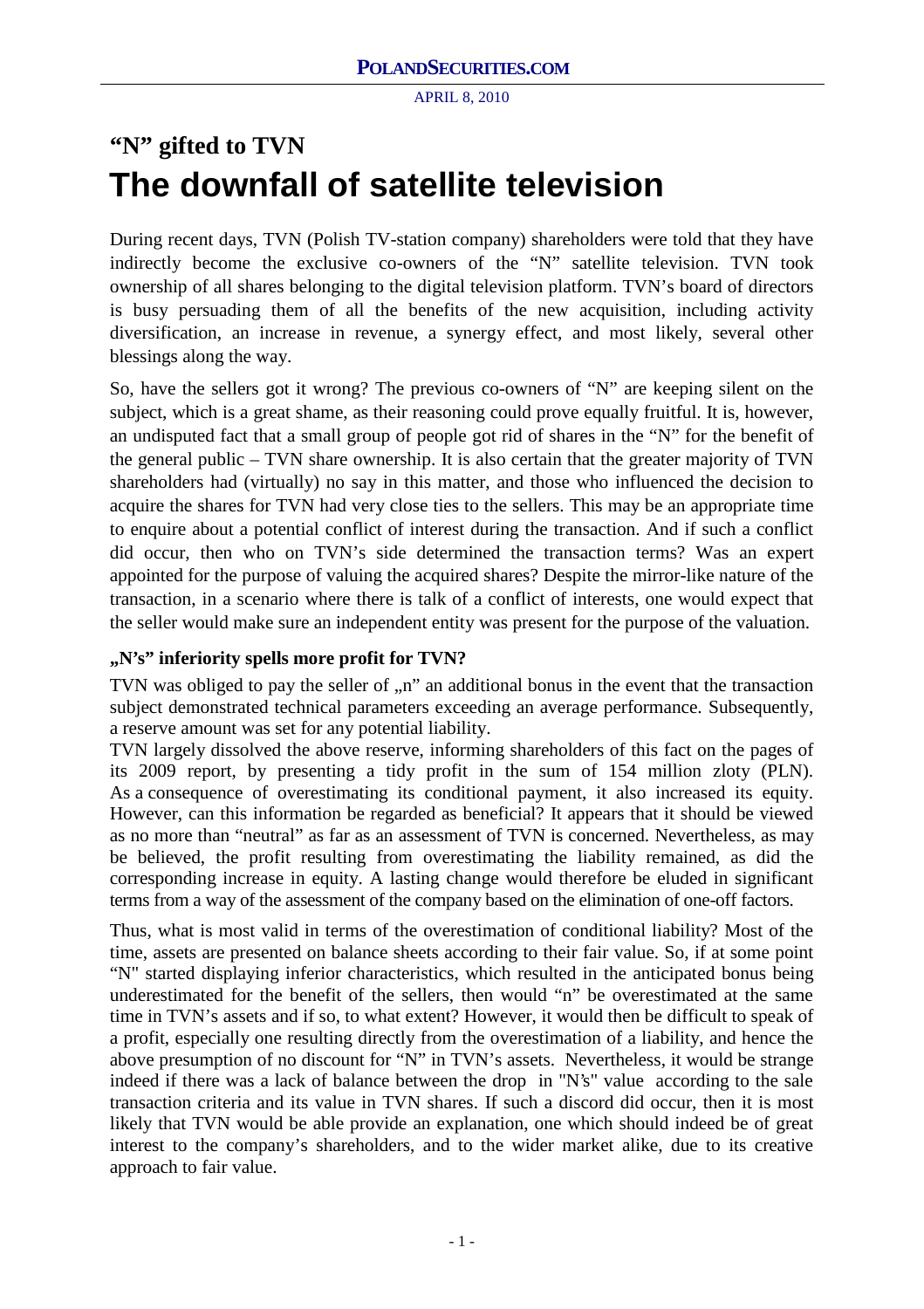#### **A mouse instead of the remote control**

The original reason for the transaction in "N" television shares may not lie with the synergy effect, the scale of activity, the diversification of revenue or the purchaser etc., but may indeed be the result of the way satellite television is perceived by the seller.

Generally speaking, every television station loses shares in the advertising market to the Internet. This is a tendency, which is firstly, highly dynamic and secondly, a long-lasting trend. Taking these factors into account, one should very carefully value each television business, including TVN and the platform "n" of satellite television.

The television stations are under constant pressure from the Internet, which is forcing evolutionary changes on broadcasters. One of these is the development of topical programmes. TVN belongs to a group of stations, which offer an ever-expanding package, in line with market demands, however, with a hefty price tag attached for television broadcasters. No television can compete with the Internet, where the user can choose the topic which interests them at a particular moment in time, in terms of satisfying the full range of subject areas. Development of topical television programmes may turn out to be merely a failed attempt to stop televiewers from ebbing away towards the Internet.

#### **Video-Internet**

The Internet is not only a substitute for television, which competes for consumers' time but also a direct competitor in the battle for the same product. The growing availability of broadband Internet means that video streaming is becoming commonplace.

The fact that the Internet provides ever-increasing competition for television stations no longer surprises. From an investor's point of view, one should realize that historical results of television stations and their futures are two different realities. The dramaturgy of changes is most likely much higher than when the situations are viewed through a market, where the investors invariably base them largely on historical results.

## **Reverse channel**

The Internet is characterised by a reverse channel, which allows the selection of required content at any given time. Traditional television is lacking in such an option. Therefore, in order for television transmission to compete with the Internet, it is more and more frequently supplemented with a user channel. VoD (Video on Demand) is a solution aimed by package distributors at increasing the attractiveness of television products. Cable networks such as UPC, Multimedia, Aster or Vectra offer VoD, and prepare the technical setting for interactive television. This form of distributing television programmes with a reverse channel is definitely the way to gain/keep television clients. This is where the difficulties start to mount for satellite television broadcasters. A reverse channel in the form of a satellite link is not an option for the general public, and is determined amongst other things by the price of the satellite receiver and transmitter packages.

## **TVSAT a declining technology**

Apart from the lack of a reverse channel, satellite television is losing out to other forms of transmission due to a long signal delay. The route an electromagnetic wave takes to reach the satellite and back again, means a delay of at least 230 ms. As this is a very high frequency signal, its processing and amplification causes a much longer delay due to high inductance. Just how long the signal time delay is, can be seen in the case of so-called live connections by satellite links. This fact determines the lack of competition of signals transmitted from a distant geostationary orbit; in particular, it means that the Internet will not develop this way.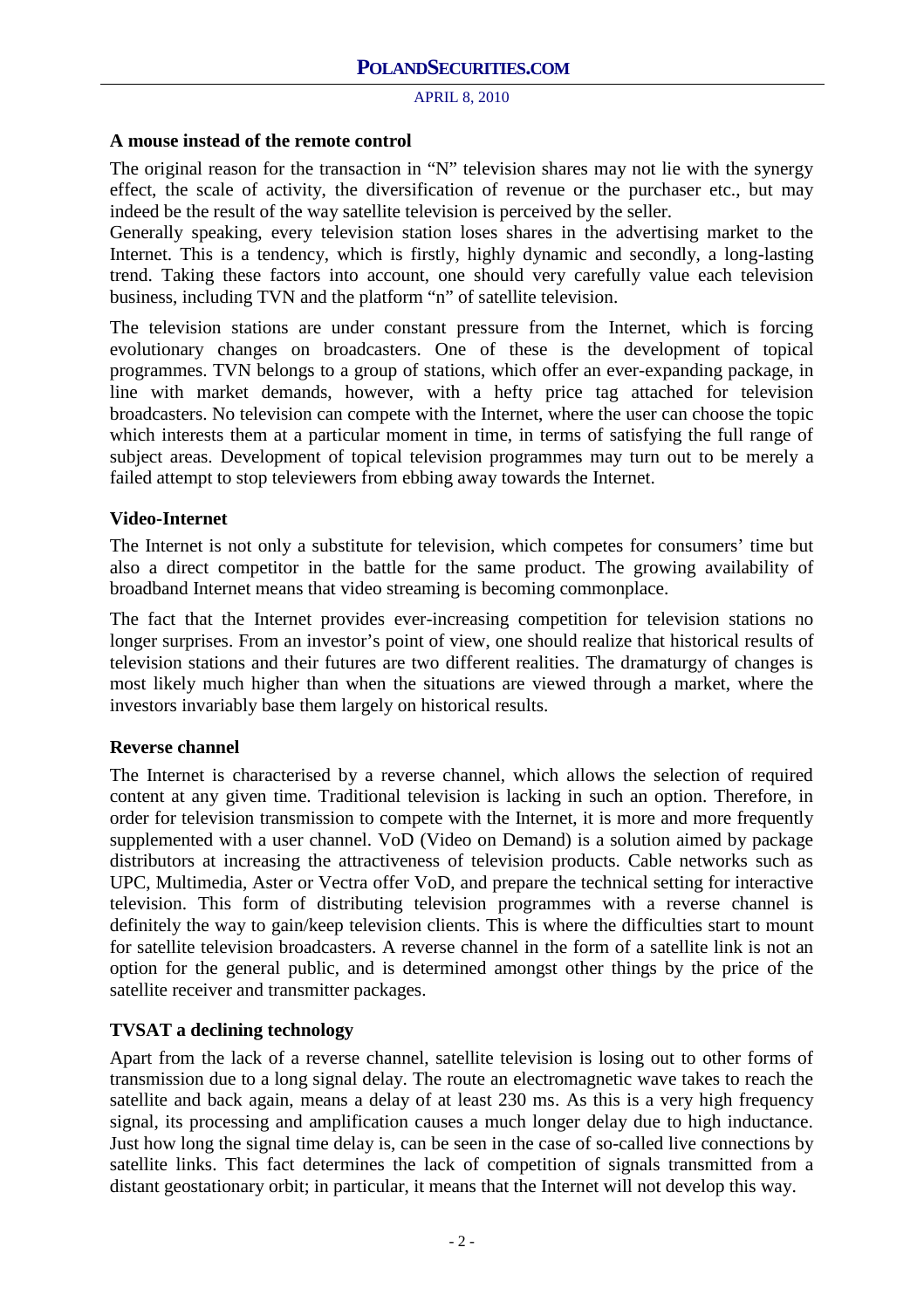For the television signal recipient the delay is clearly noticeable, for example, if one television station transmits a soccer match using terrestrial broadcasting stations or the Internet, and another uses satellite distribution, then the earliest the viewers in the pub linked to the satellite will know of a goal, will be from hearing the cheers coming from the neighbouring pub which is using terrestrial TV reception.

# **CYFROWY POLSAT the best of the worst**

CYFROWY POLSAT (DIGITAL POLSAT – TVSAT platform) is investing in the network to send data, thanks to which it will be able to provide a reverse channel for satellite broadcasting. The modernisation of decoders, which is necessary in this instance, is included in the strategy of owning a company manufacturing television receiver kits. Further down the line, the constructed network will be able to take over personalised distribution of television programmes. CYFROWY POLSAT (Digital Polsat) stands out in a positive way in the competition and realises the necessity for a technological evolution.

It is worth mentioning, that CYFROWY POLSAT is heading in the direction of a data transmission service company, where there is also room for the changing technology of television signal transmission, but also for telecommunication services and the internet. Aside from the development of a wireless network, CYFROWY POLSAT is interested in voluminous skeleton networks, and in a few years time, the company controlled by Zygmunt Solorz (the founder of POLSAT GROUP), may become a leader not only in the market of television signal providers, but may also occupy a good position in the telephony market, both landline and mobile. In addition, all products will fit within the main category of data transmission (the Internet) performed in a mix of cable and wireless transfer.

CYFROWY POLSAT's strategy does not guarantee that its business should be judged exclusively in a positive light, the strongly competitive market is a significant threat, which also affects the current business core which is television picture distribution. However, CYFROWY POLSAT has a significant edge over the rest of the pack amongst other satellite platforms.

## **All-in-one connection**

UPC, VECTRA, MULTIMEDIA and ASTER (cable-TV/Internet operators) networks are offering to deliver digital television via cable/Internet links. In this instance, a reverse channel (the Internet) came before the offer of a digital television signal, treated as an additional complementary product, which took advantage of the existing network of data transmission. As can be seen on the television signal distribution market, many changes are taking place,

and the future shape of the market will be determined by a technology. It does not give long-term chance for geostationary satellite television.

## **Terrestrial television moves closer to the viewer**

The commencement of digital terrestrial television broadcasting will be the turning point for depart from satellite television. Common access to digital channels, the majority of which are broadcast free of charge, and the option to transmit High Definition (HD) quality channels in the DVB-T MPEG4 terrestrial standard, accepted in Poland, creates a very demanding perspective for satellite platforms.

To date, satellite broadcasters benefited the most from the lack of a digital terrestrial signal, a significant part of their client portfolio consisting of those living in rural areas, who had to choose between viewing three or four poor quality channels, no television and the purchase of a satellite set.